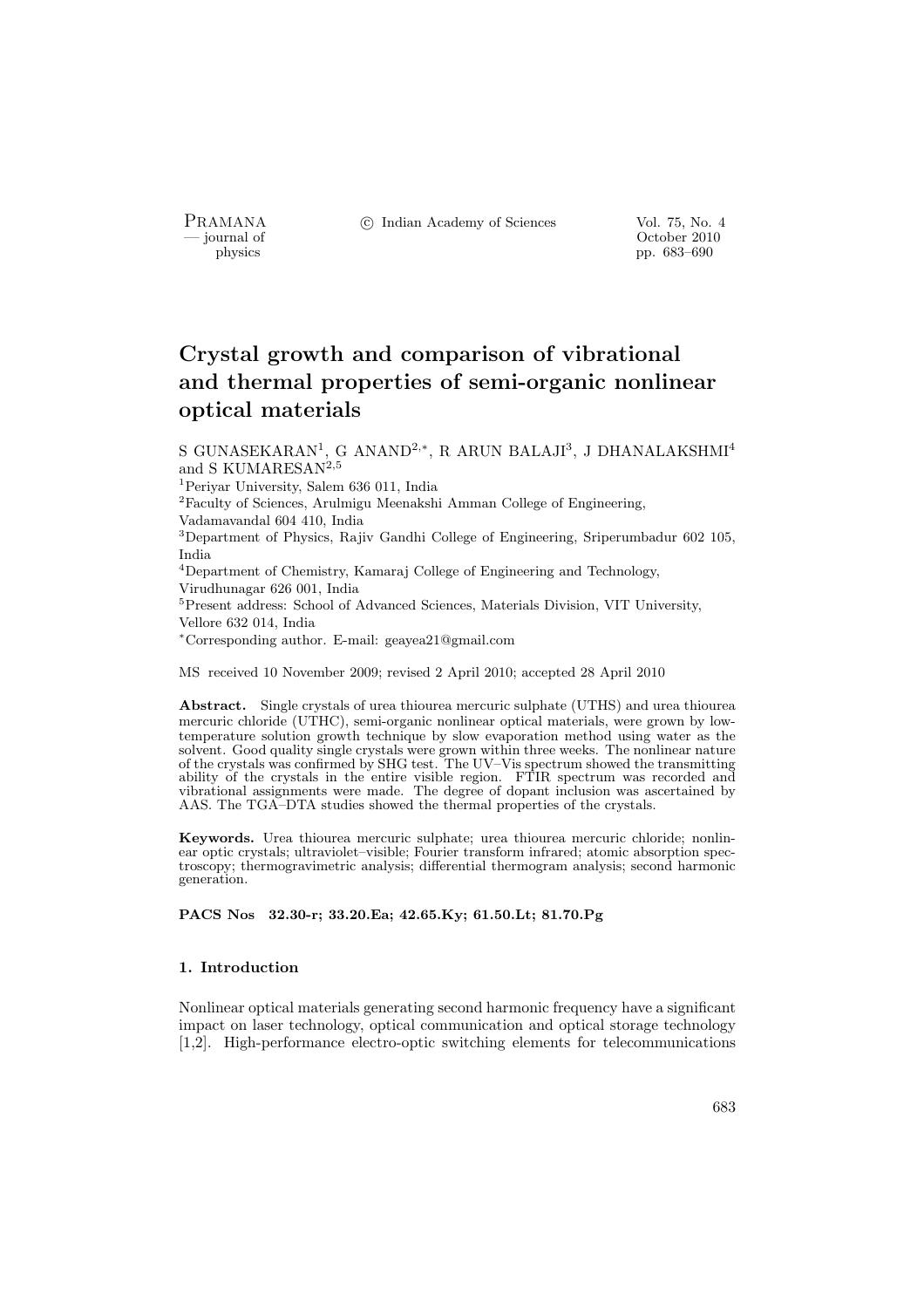

Figure 1. Solubility curve of UTHS and UTHC.

and optical information processing are based on materials with high nonlinear optical properties. The search for new frequency conversion materials in recent years has concentrated on semi-organic complexes. The metal-organic materials have the potential for combining the high optical nonlinearity and flexibility of organics with temporal, thermal stability and excellent transmittance of inorganics [3–7].

Recently, the metal complexes of thiourea are being explored. Among the semiorganic NLO materials, metal complexes of thiourea received much attention as they have low UV cut-off wavelength and possess better nonlinearity than KDP. They have higher values of laser damage threshold and can be used in frequency doubling and laser fusion experiments [4]. In this paper, we are presenting a preliminary report on the growth and characterization of two semi-organic single crystals, urea thiourea mercuric chloride (UTHC) and urea thiourea mercuric sulphate (UTHS), by slow evaporation technique.

## 2. Experimental method

#### 2.1 Synthesis

The required quantities of urea, thiourea and mercuric chloride were dissolved in double distilled water. The solution was thoroughly mixed using a magnetic stirrer. A crystalline substance was formed. The synthesized substance was purified by repeated crystallization process.

The UTHC solution was prepared in water and maintained at  $30^{\circ}$ C with continuous stirring to ensure homogeneous temperature and concentration. On reaching saturation, the content of solution was analysed gravimetrically. This process was repeated for every  $5°C$  in water from 30 to  $50°C$ . The UTHS solution also was formed by following the same procedure. The solubility curve is shown in figure 1. The solubility curve shows that both UTHS and UTHC have positive solubility temperature gradients.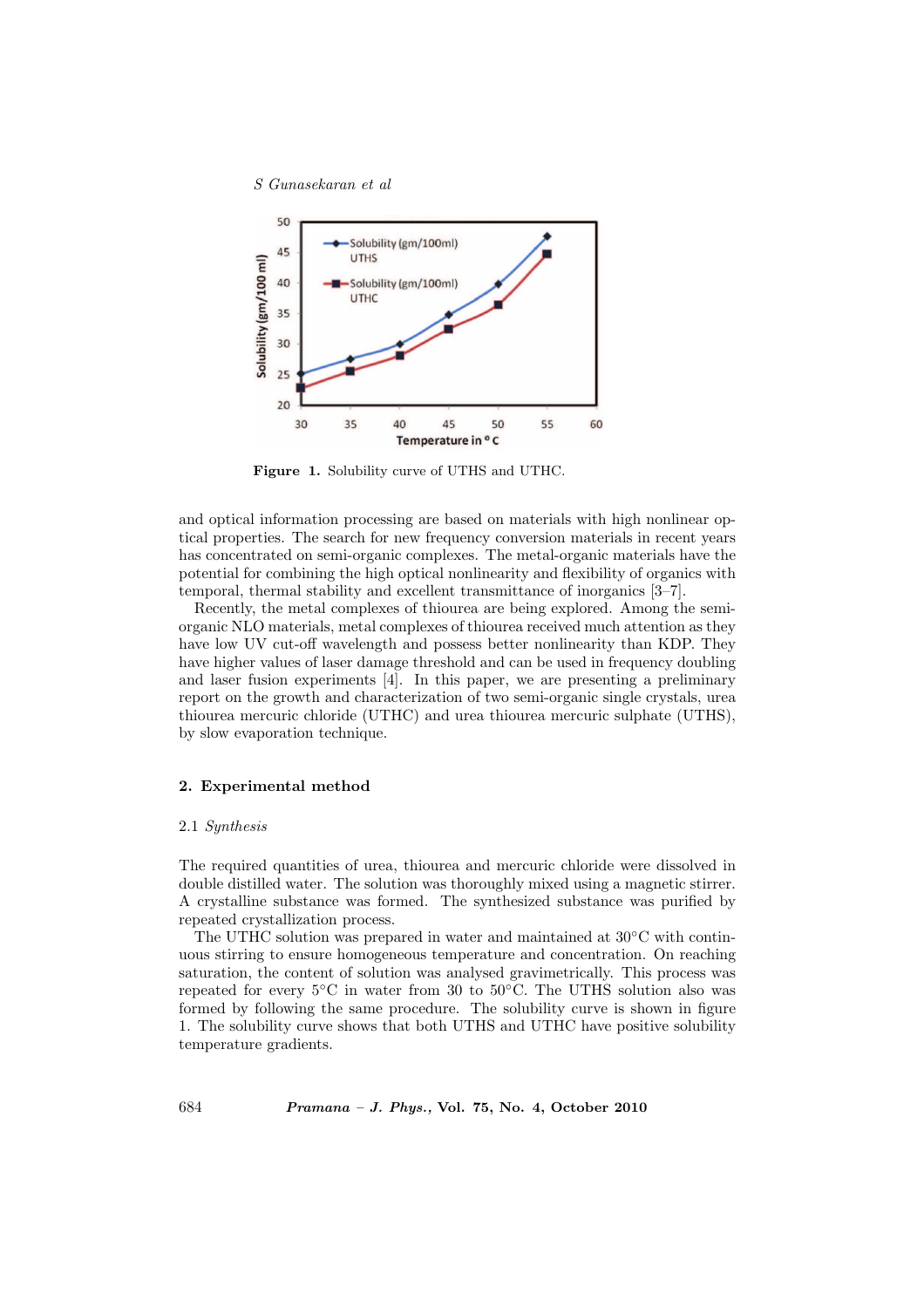#### Semi-organic nonlinear optical materials





Figure 2. Single crystals of UTHC. Figure 3. Single crystals of UTHS.

#### 2.2 Crystal growth

Large single crystals can be grown from slow evaporation solution growth  $[6-8]$ . Single crystals of urea thiourea mercuric sulphate and urea thiourea mercuric chloride were grown by slow evaporation of the saturated aqueous solution at room temperature. pH of the UTHS solution was maintained at 4.5 and that of UTHC at 4.2. The solutions were mixed for about 7 h using a magnetic stirrer to get homogeneous temperature and concentration. The saturated solutions were collected in two different beakers covered with transparent polythene papers and left undisturbed for slow evaporation. Good quality single crystals were grown within three weeks. The single crystals of UTHC and UTHS are shown in figures 2 and 3.

#### 3. Atomic absorption spectroscopy

Atomic absorption spectroscopy (AAS) is one of the most widely used quantitative analytical methods. AAS is used for quantitative determination of metals and metalloids down to absolute amounts as low as  $10^{-14}$  g. AAS determines the presence and concentration of metals in liquid samples. To determine the mole percentage of dopants incorporated in the grown doped crystals, finely powdered doped crystals weighing about 100 mg were dissolved in 10 ml of dilute acid and then subjected to AAS. The results of AAS are presented in table 1. The amount of dopant incorporation is found to be far below its original concentration in their respective solution. The low percentage of incorporation of dopants into the crystal may be because of the large difference between the ionic radii.

#### 4. UV–Vis spectral analysis

The optical transmittance range and transparency cut-off wavelength are the main requirements for device applications. The optical absorption spectra of UTHC and

Pramana – J. Phys., Vol. 75, No. 4, October 2010 685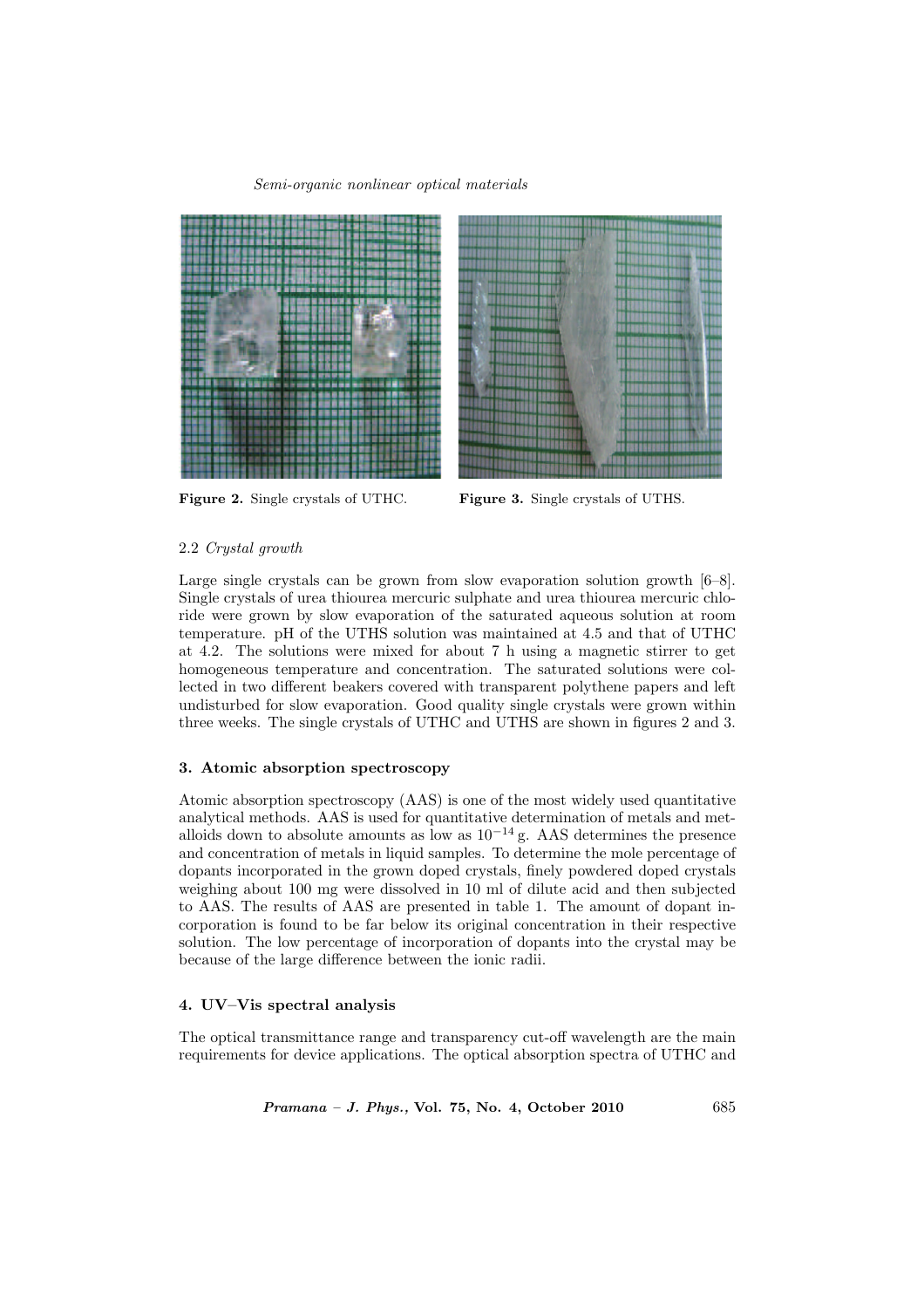Table 1. Atomic absorption spectra estimate for dopants.

| Samples     | % of dopants |
|-------------|--------------|
| UTHS        | 0.004        |
| <b>UTHC</b> | 0.007        |

|  |  | <b>Table 2.</b> Comparison of absorption IR bands. |  |
|--|--|----------------------------------------------------|--|
|--|--|----------------------------------------------------|--|

| Urea | Thiourea | UTMS | <b>UTHC</b> | UTHS | Assignments                      |
|------|----------|------|-------------|------|----------------------------------|
|      | 469      |      |             |      | $\delta$ (S-C-N)                 |
| 508  | 494      | 509  | 509         | 509  | $\delta$ (N-C-S)                 |
|      |          | 631  | 614         | 624  | $\rho$ (C-H)                     |
|      | 740      | 730  | 712         | 730  | $\nu$ (C=S)                      |
|      | 1089     | 1083 | 1079        | 1083 | $\rho$ (NH <sub>2</sub> )        |
|      | 1471     | 1473 | 1503        | 1473 | $\nu$ (N-C-N)                    |
| 1631 | 1627     | 1621 | 1617        | 1611 | $\delta$ (NH <sub>2</sub> )      |
|      | 3167     | 3178 | 3178        | 3183 | $\nu_{\rm s}~({\rm NH_2})$       |
| 3320 | 3280     | 3283 | 3278        | 3273 | $\nu_{\rm s}$ (NH <sub>2</sub> ) |
| 3422 | 3376     | 3388 | 3368        | 3383 | $\nu_{\rm as}~(\rm NH_2)$        |

UTMS – Urea thiourea magnesium sulphate, UTHC – urea thiourea mercuric chloride, UTHS – urea thiourea mercuric sulphate,  $\nu$  – stretching,  $\rho$  – rocking,  $\delta$  – bending,  $\nu_s$  – symmetric stretching,  $\nu_{as}$  – asymmetric stretching.

UTHS crystals were recorded using Varion Cary 5E UV–Vis NIR spectrophotometer in the range 200–400 nm with high resolution. The recorded spectra are shown in figures 4a and 4b. The UTHC and UTHS crystals had lower cut-off wavelengths around 236 nm which were comparable with UTMS crystal [9]. There was no absorption band beyond 236 nm, which confirmed the absence of any overtones and absorbance due to electronic transitions. The transmittance window in the visible region and IR region enabled good optical transmission of the second harmonic frequencies of Nd:YAG laser [10].

## 5. NLO property studies

Second harmonic generation test (SHG) was made on the UTHC and UTHS samples using Kurtz and Perry [11] technique. The source used was the Q-switched, mode-locked Nd:YAG laser emitting  $1.06 \mu m$  fundamental radiation. The input laser beam was passed through an IR reflector and was then directed on the microcrystalline powdered sample packed in a capillary tube. Photodiode detector and oscilloscope assembly detected the light emitted by the sample. The emission of green light confirmed the second harmonic generation of the crystals. The powder SHG efficiency of UTHC and UTHS is 2/3rd and 1/6th of the standard NLO material KDP.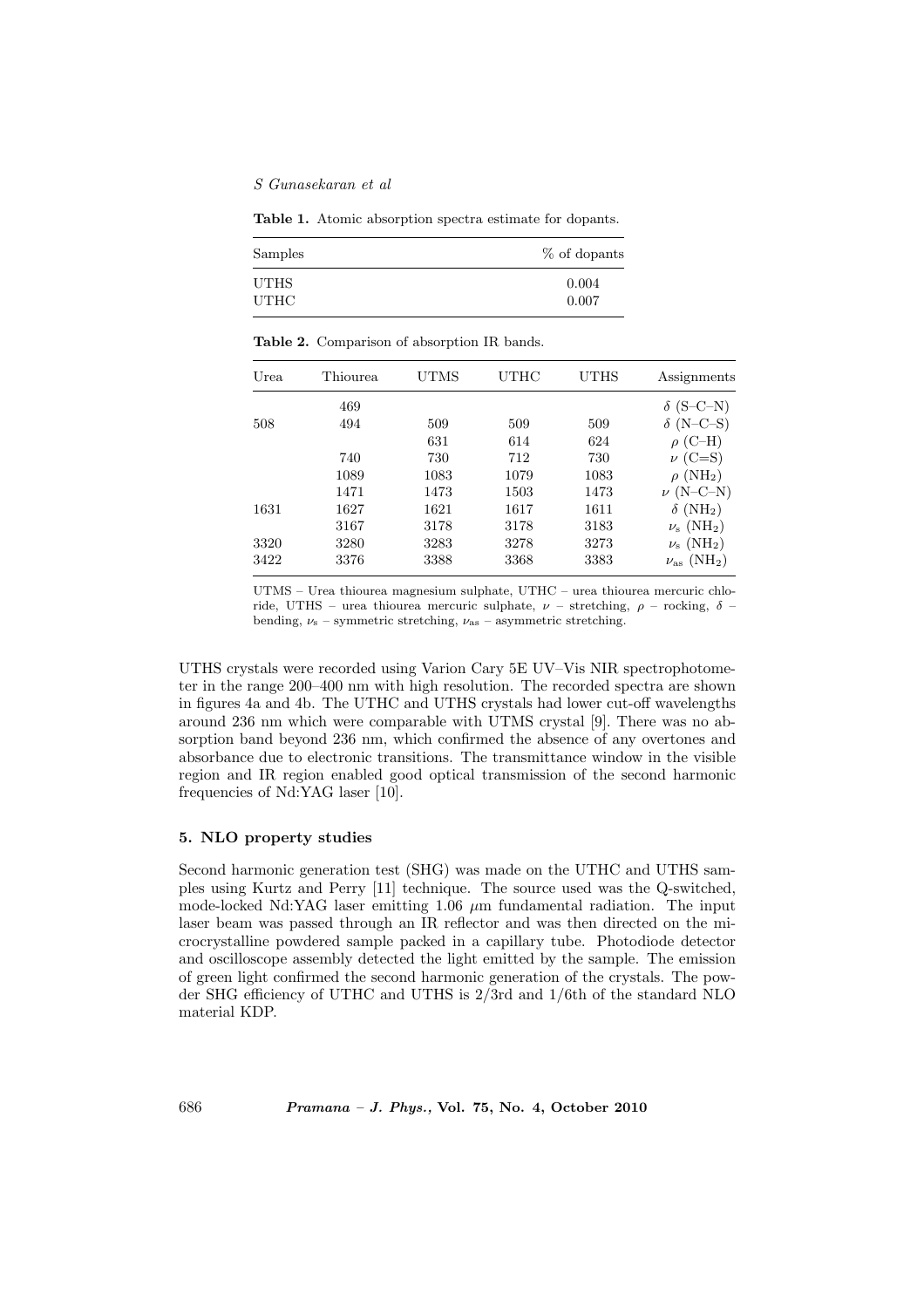#### Semi-organic nonlinear optical materials



Figure 4. (a) Optical absorption spectrum of UTHC crystal and (b) optical absorption spectrum of UTHS crystal.

#### 6. Thermal analysis

Differential thermogram analysis (DTA) and thermogravimetric analysis (TGA) give information regarding phase transition and different stages of decomposition of the crystal system [12]. TGA and DTA have been carried out for the grown UTHC and UTHS crystals in the temperature range of  $25-1100\degree C$  with a heating rate of 20◦C/min in the nitrogen atmosphere. Simultaneously recorded TGA and DTA curves of the samples are shown in figures 5a and 5b. There was no loss of weight observed around 100◦C indicating the absence of water molecules in the samples. UTHC and UTHS are thermally stable up to 190 and  $176\degree\text{C}$ , respectively. Below the decomposition temperature, there was no detectable weight loss and hence the crystals rejected solvent molecules during crystallization. Compound degradation took place above the decomposition temperature in different stages. From DTA curves it was confirmed that UTHC and UTHS underwent irreversible endothermic transition at 243.51 and 221.59◦C corresponding to their melting points, respectively.

The melting points and decomposition temperature are higher than the ligand – thiourea. The increase in the decomposition temperature may be due to the formation of the metal complexes with  $HgCl<sub>2</sub>$  and  $HgSO<sub>4</sub>$ . From these results it was

Pramana – J. Phys., Vol. 75, No. 4, October 2010 687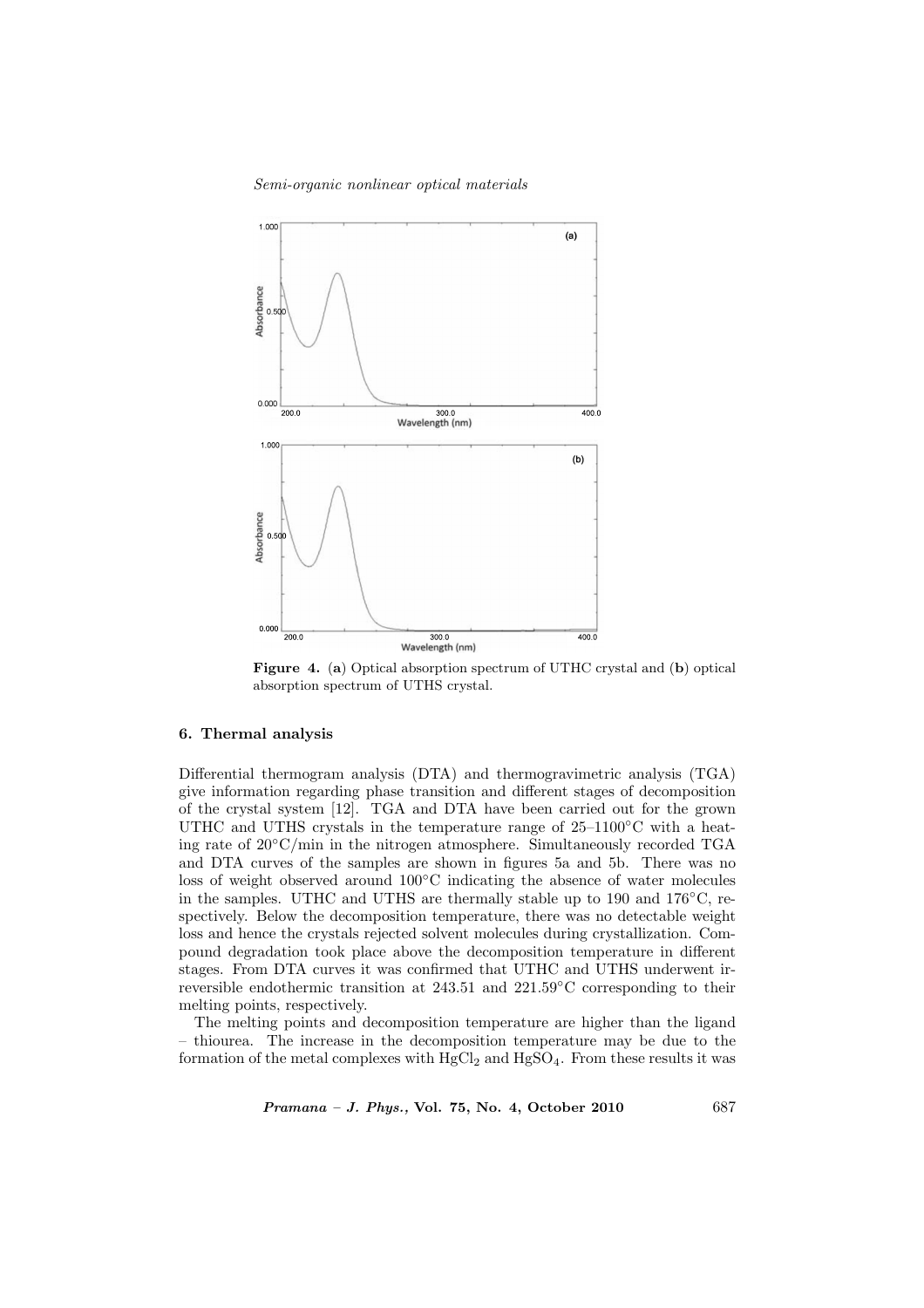

Figure 5. (a) Thermogram and differential thermogram of UTHC crystal and (b) thermogram and differential thermogram of UTHS crystal.

identified that UTHC had more thermal stability than UTHS. A complex formed with cadmium or mercury chlorides is more stable than the complex formed with cadmium or mercury sulfates [13]. The high melting point of semi-organic materials when compared with organic crystals arises because of the stronger bonding between the conjugation layers of thiourea molecules and metal ion [14].

## 7. FTIR spectral analysis

FTIR spectroscopic studies were effectively used to identify the functional groups present in the synthesized compound and to determine the molecular structure. To analyse qualitatively the presence of the functional groups in UTHC and UTHS crystals, FTIR spectra were recorded using Bruker IFS 66V spectrophotometer by KBr pellet technique in the region 4000–400 cm<sup>-1</sup>. The recorded spectra are shown in figures 6a and 6b. The characteristic vibrational frequencies of the functional

688 Pramana – J. Phys., Vol. 75, No. 4, October 2010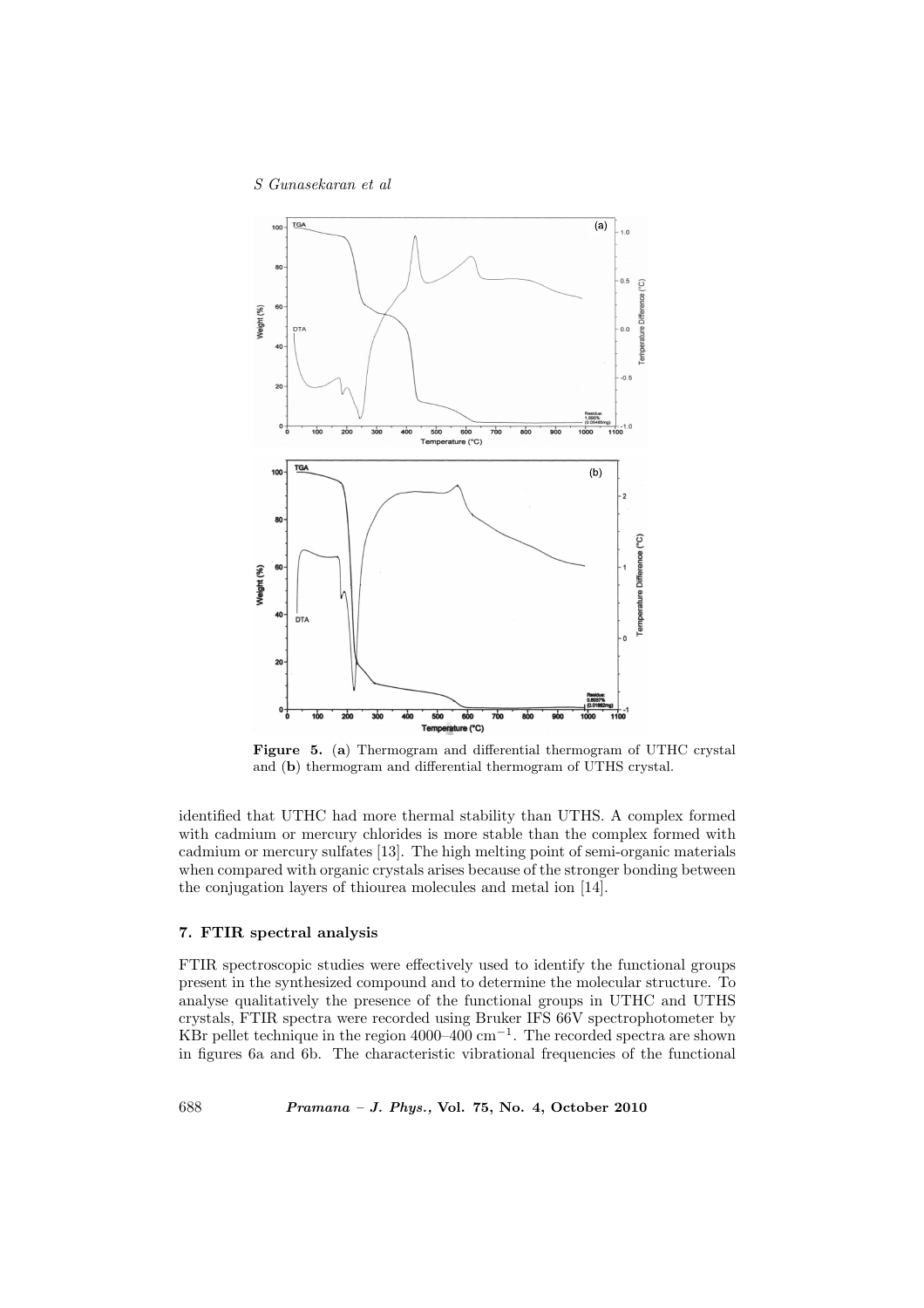## Semi-organic nonlinear optical materials



Figure 6. (a) FTIR spectrum of UTHC crystal and (b) FTIR spectrum of UTHS crystal.

groups of the crystal have been compared with urea, thiourea (Yamauchi et al, 1950) and UTMS [9]. Table 2 shows the vibrational assignments for UTHC and UTHS crystals.

In the metal complexes of thiourea, there are two possibilities by which the coordination of the metal with thiourea can occur. The coordination with metal may occur through either nitrogen or sulphur of thiourea [15]. Swaminathan and Irving [16] studied metal complexes of the type  $M[tu]_2X_2$ , where M is a metal, tu is thiourea and X is a halogen. Many metals were found to form metal–sulphur bonds. The symmetric and asymmetric C=S stretching vibrations in thiourea at 740 and 1470 cm<sup>−</sup><sup>1</sup> were shifted to 712 and 1401 cm<sup>−</sup><sup>1</sup> for UTHC crystals and 730 and 1413 cm<sup>−</sup><sup>1</sup> for UTHS crystals respectively, because of the addition of metal ion in the complex. This shows that the binding of metal with thiourea is through sulphur in both the crystals. The high-frequency N–H absorption bands in the region 3000– 3400 cm<sup>−</sup><sup>1</sup> in the spectrum of thiourea were not shifted to lower frequencies on the formation of metal–thiourea complex in both UTHC and UTHS crystals. This indicates that nitrogen to metal bonds are absent and the bonding must be between

Pramana – J. Phys., Vol. 75, No. 4, October 2010 689